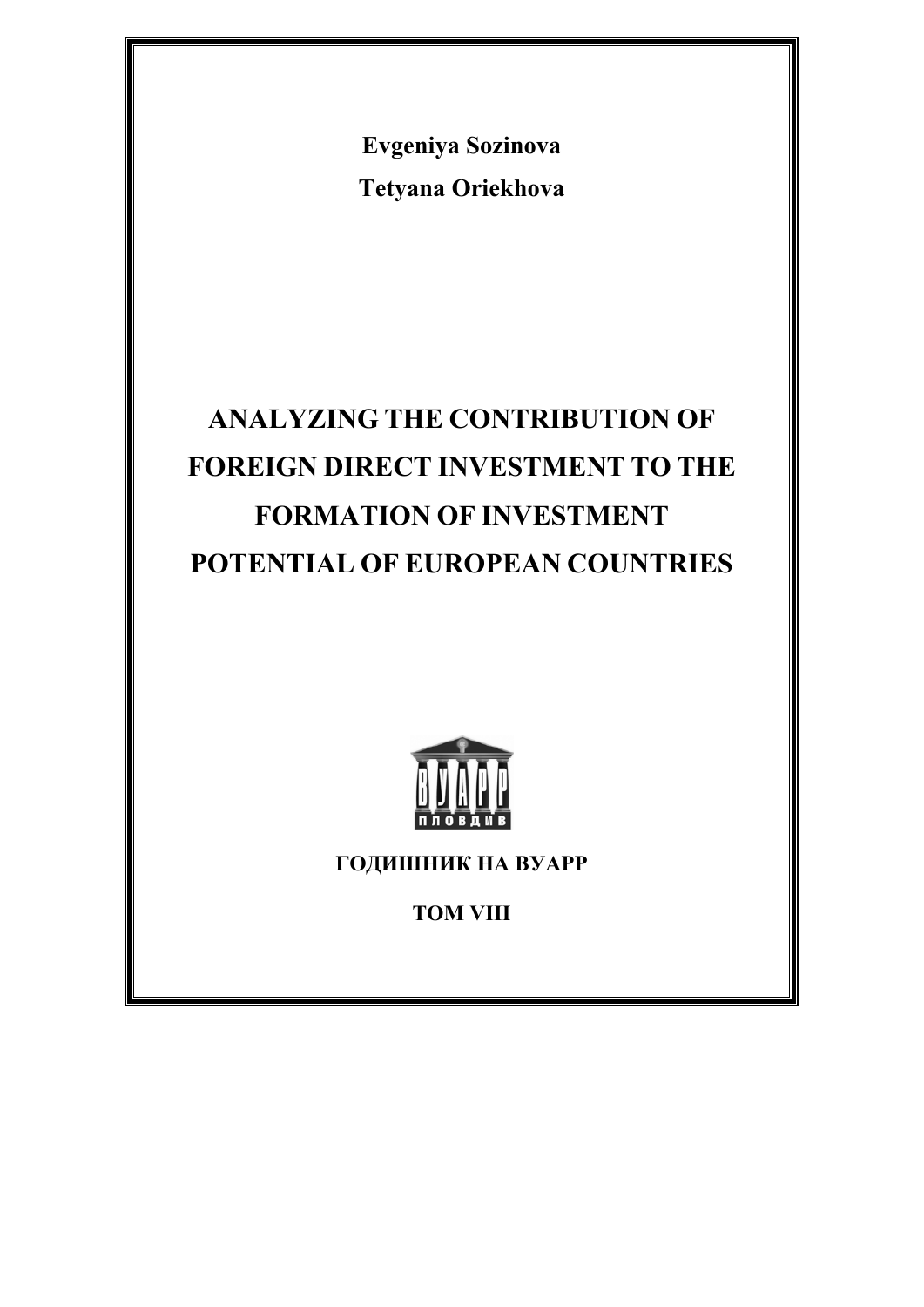

*Evgeniya Sozinova is a senior lecturer in International University of Business and Law. She has 11 years experience as University lecturer. In 2014 she won a university award on the prize of Excellence in Teaching. She has championed a number of enriching co-curricular activities and events to students, such as international business day and summer learning programs. She has been involved in various independent and collaborative research projects and bidding activities at the university. She is also the director of Ukrainian importer company. Her current research and teaching interests are focused on international business, transnationalization in Eastern Europe ,regional integration and international cooperation. She has published about 13 articles on this topic.*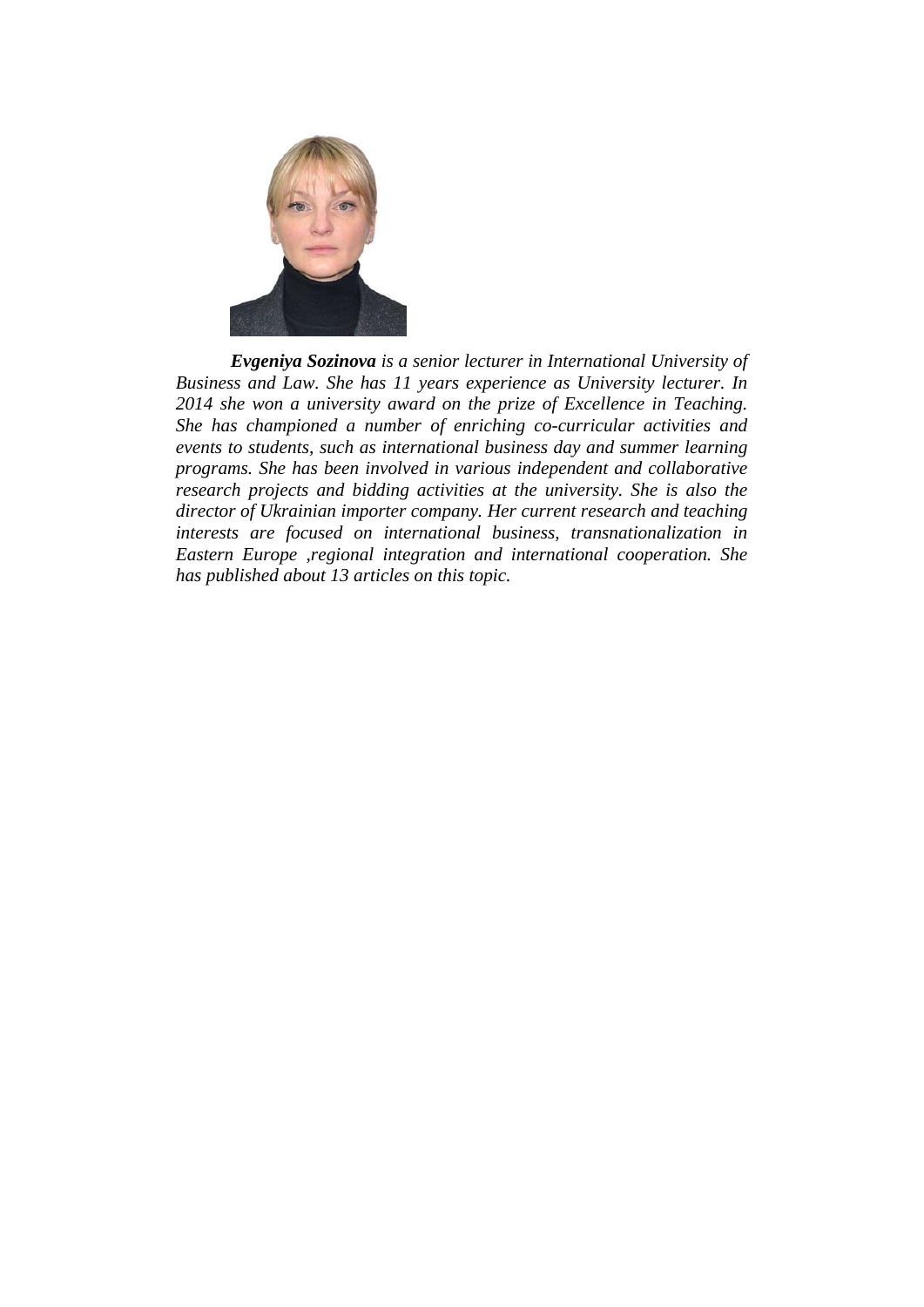

*Tetyana Oriekhova graduated from Donetsk State University, Ukraine in 1994 with a degree in Labor Economics and Sociology. In 1999 she defended her PhD thesis and received the degree of Candidate of Economic Sciences in the specialty 08.06.02 "Entrepreneurship, Management and Marketing". In 2001, T. Orekhova was awarded the academic title of associate professor. In 2008 she defended her doctoral*  dissertation, as a result of which she was awarded the degree of Doctor of *Economics in the specialty 08.00.02 - World Economy and International Economic Relations. In 2011 she was awarded the academic title of professor. She currently works as the Dean of the Faculty of Economics of Vasyl' Stus Donetsk National University, Ukraine. She is an Honorary Doctor of the Academy of Economics named after D. A. Tsenov (Svishtov, Bulgaria) and a member of the UN Working Group PRME Working Group on Poverty, a Challenge for Management Education.* 

*Professor Orekhova participated in 14 international projects under the programs TEMPUS, MATRA, DAAD, British Council, has been on internships within the academic mobility program ERASMUS+ at the University of Savoy Mont Blanc (Chambery, France, 2019), Aristotle University (Thessaloniki, Greece, 2017), Academy of Economics named after D. A. Tsenov (Svishtov, Bulgaria, 2016), within the project of the British Council in Ukraine "Internationalization of Higher Education in Ukraine" - internship at Cardiff Metropolitan University (Cardiff, UK, 2017, 2018).* 

*Prof. Oriekhova is the author of 10 individual and collective monographs, 7 textbooks and manuals, totally she has published about 130 scientific and educational works. Her research interests include global economic development, transnationalization of economic systems, international competitiveness, integration of Ukraine's regions into the global economic environment, and reform of Ukraine's higher education.* 

 $= 31 =$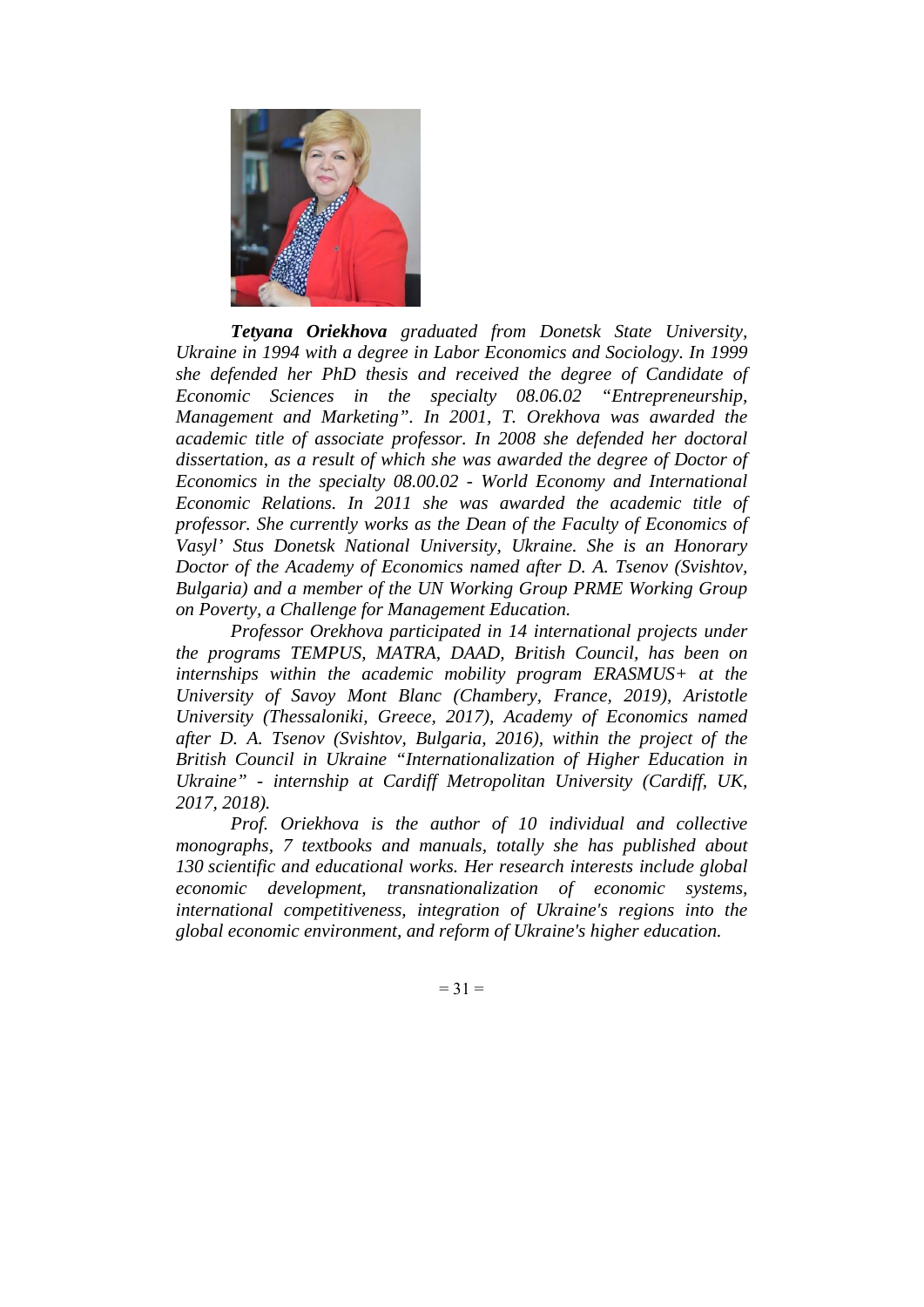

## **UNIVERSITY OF AGRIBUSINESS AND RURAL DEVELOPMENT YEARBOOK, VOLUME VIII, 2020**

### **ANALYZING THE CONTRIBUTION OF FOREIGN DIRECT INVESTMENT TO THE FORMATION OF INVESTMENT POTENTIAL OF EUROPEAN COUNTRIES**

#### **Evgeniya Sozinova Tetyana Oriekhova**

**Abstract:** The paper analyzes the importance of foreign direct investment in the formation of investment potential of European countries. It describes the changes in the volume of foreign direct investment in many European countries, such as Ireland, Switzerland, Germany, Spain, the Visegrad Group countries (Czech Republic, Hungary, Poland and Slovakia). The paper includes analysis of the inflow and outflow of intra-regional foreign direct investment within the EU during the period 2016-2018. The authors divided the inflow of European foreign direct investment during the period 2003-2015 into four main stages, which have their own characteristics and differ significantly due to the financial crisis of 2007-2009. The paper highlights a clear tendency for non-European FDI to flow to large and economically mature countries. The top five countries in terms of GDP (Germany, the United Kingdom, France, Italy and Spain) account for almost 60 percent of total extra-European FDI flows to Europe between 2003 and 2015 (51 percent of Greenfield and 61 percent of M&A).

 $= 32 =$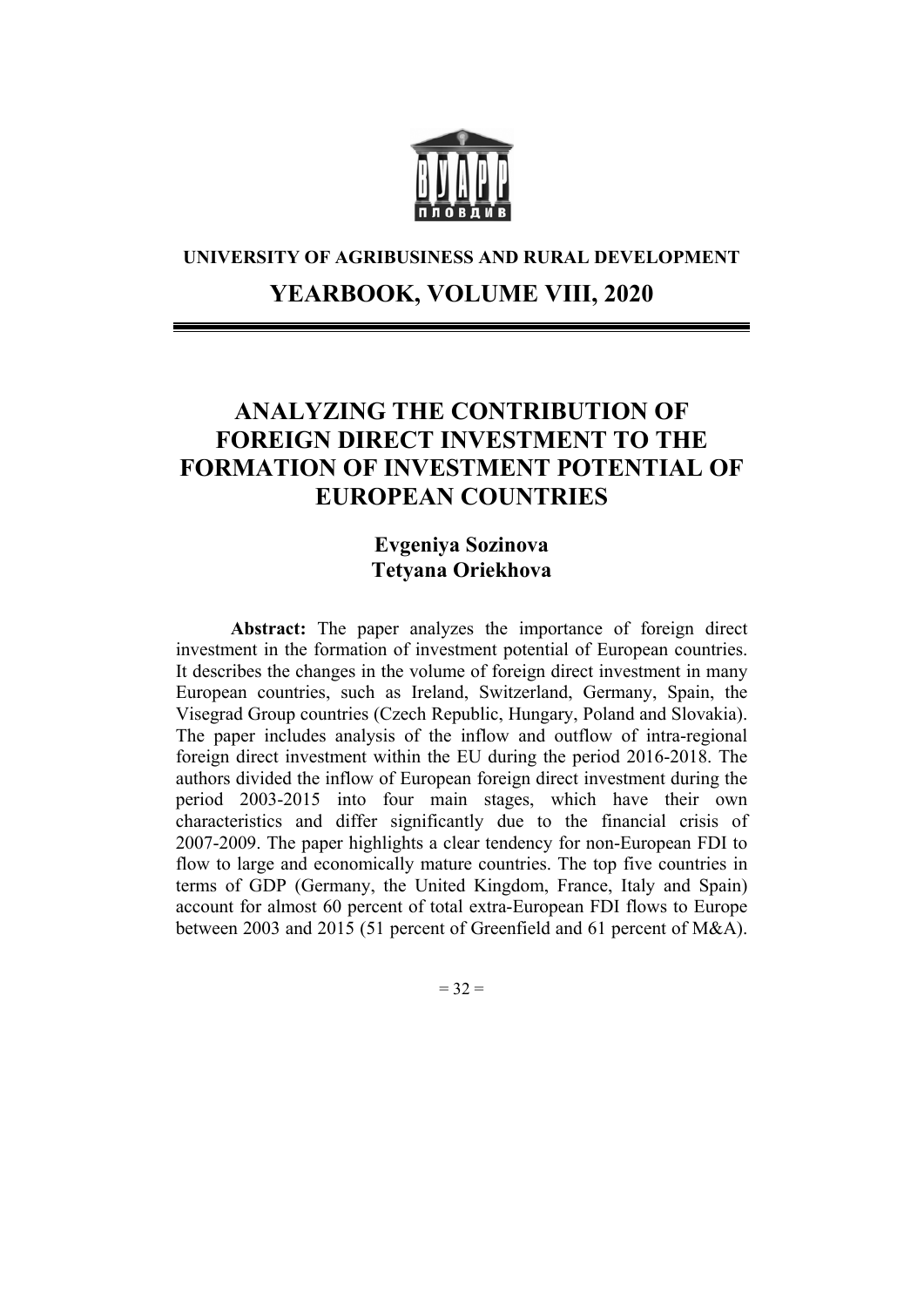The study shows that there are common factors increasing the attractiveness of European countries to foreign investors.

**Keywords:** foreign direct investment, EU, multinational corporations, mergers and acquisitions, UN Conference on Trade and Development, innovations.

**Introduction.** Investment is an important component of integration processes and a catalyst for globalization in the world economy, which creates additional challenges for cooperation between countries, while creating new opportunities for their partnership. The European Union is the largest economic bloc on the planet. It is an active global player in the international arena and one of the world's largest generators and donors of development processes. The economic potential of the EU is quite strong and in economic independence the European Union is second after the United States. The EU is one of the largest global players in the field of foreign direct investment, which draws increased attention to the peculiarities of the formation and implementation of the investment policy of the association. The investment policy of the European Union differs significantly from the investment policy of the national level, as it is international in nature. The mechanism for implementing the EU investment policy is based on the task of optimizing the distribution of capital within an integrated Europe and ensuring sustainable economic growth in the region. The investment policy of the European Union is based on the relevant founding treaties and the principles of the single internal market, which ensures the free movement of capital within the union and its effective development by member states.

The beginning of the century was a very difficult period in the movement of global flows of foreign direct investment. The main reason for the instability of FDI is related to the crisis in the world economy. The value peak reached in 2007, when the global inflow of FDI amounted to 1.8 trillion dollars, almost recovered by 2015 (1.76 trillion dollars), which was the highest level since 2008-2009, in 2016 amounted to 1.75 trillion dollars, in 2017 - 1.43 trillion dollars, in 2018 - 1.3 trillion dollars. Experts link the recovery and then the decline in global FDI with the instability of international mergers and acquisitions, as well as large-scale repatriation of American capital. These processes have led to the transformation of foreign direct investment mechanisms.

The aim of the study is to analyze the importance of foreign direct investment in the European economy.

 $= 33 =$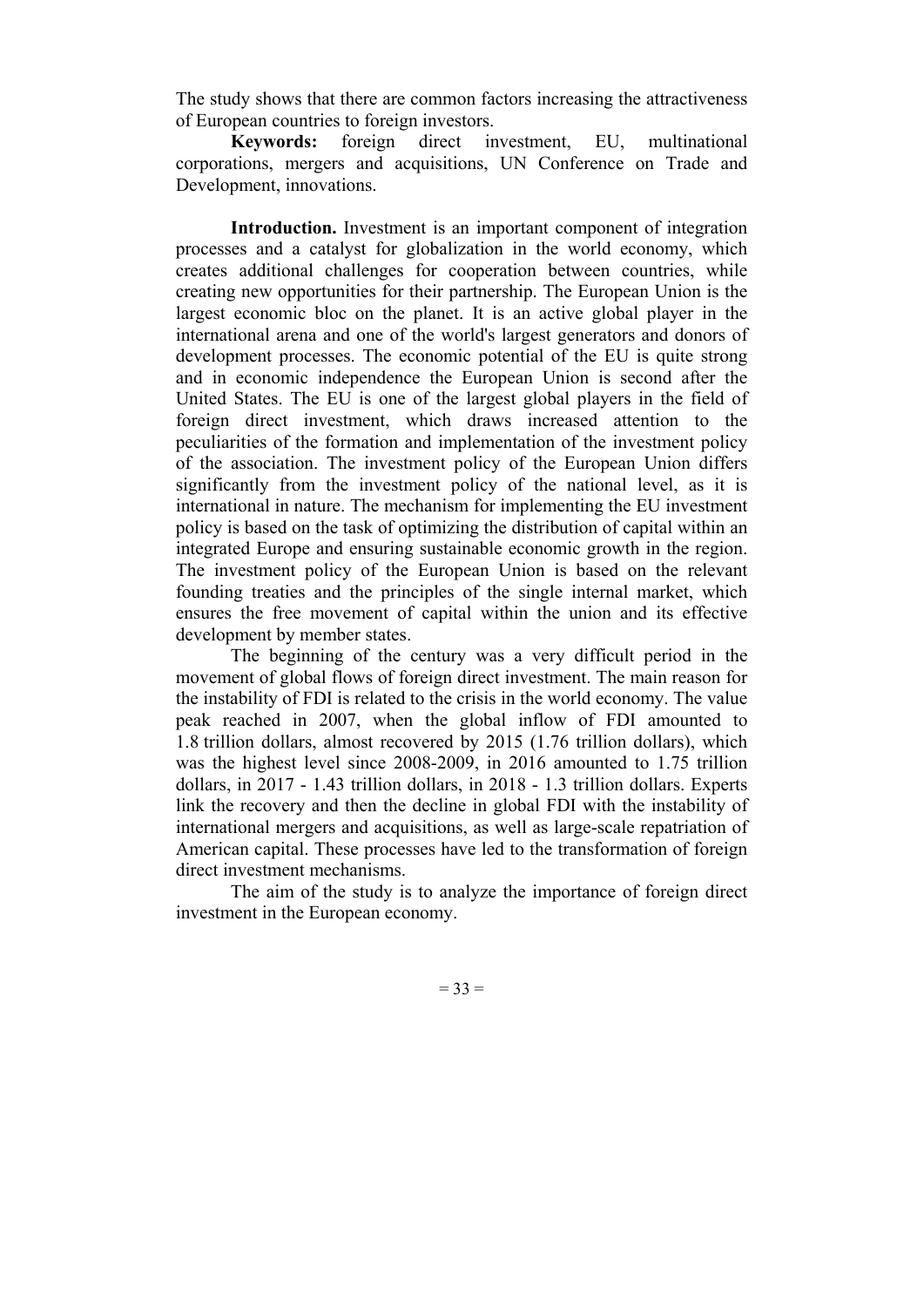Issues of modern investment processes in the context of globalization are studied by scientists in all countries of the world. Significant attention to investment in modern conditions was paid by Shayerah Ilias Akhtar, Marianne Schneider-Petsinger, Anabel Gonzalez, Rohach O.I., I.V. Prychepa, O.A. Smetaniuk, O.H. Ratushniak, Malskyi  $MZ$ 

**Materials and research methods.** UNCTAD and IMF statistics were used. Research methods included analysis, synthesis, comparison, generalization, graphs, statistics.

**Results of the research**. The inflow of FDI to the developed economies of the world in 2019 increased by 5% to \$ 800 billion from \$ 761 billion in 2018, despite the uncertainty of the investment market caused by tensions with Brexit and weakening macroeconomic indicators (World investment report (2019)).

External FDI from developed economies to European countries in 2019 increased by 72 percent to 917 billion dollars. The increase was mainly due to a reduction in the effect of tax reform in the United States at the end of 2017, which led to a significant negative outflow in 2018 overall external FDI remained relatively low, only about half of the 2007 peak.

The value of cross-border agreements on mergers and acquisitions in developed countries has actually fallen by 34 percent, mainly in manufacturing and services. Several countries, including the United States, the Netherlands, and Germany, have experienced high volatility in their outflows. Figures 1 and 2 show the inflow of intra-regional FDI within the EU during the period 2016-2018 (World investment report (2019)).



**Fig. 1.** Inflow of intra-regional FDI within the EU, 2016, 2017, 2018 (distribution by country), in thousand USD

 $= 34 =$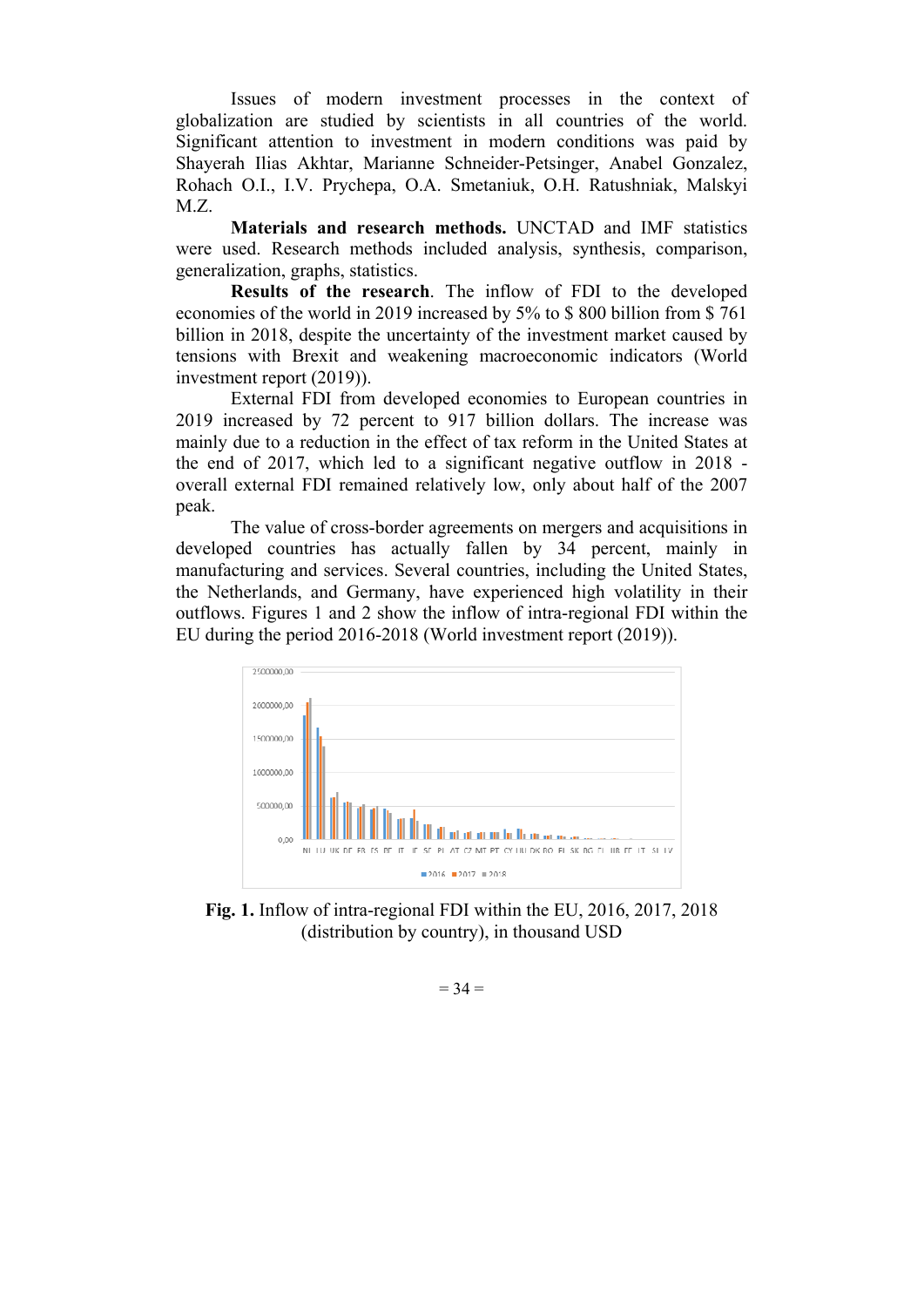

**Fig. 2.** Outflow of intra-regional FDI within the EU, 2016, 2017, 2018 (distribution by country), in thousand USD

FDI inflows can benefit regional host economies through various channels, as follows:

First, foreign firms can have a direct positive impact on production and job creation in the host region. Investments in greenfield stimulate economic activity in the region during the construction and expansion of the capital fund, and investments in greenfield thus have the potential to increase production and create new jobs in the host region. A change in ownership related to M&A can increase the growth productivity of the target firm (for example, by transferring new leadership principles, understanding foreign markets and advanced technologies). The contribution of additional capital to the firm can alleviate the situation with capital shortages, which will support long-term survival and growth prospects. Therefore,  $M \& As also has the potential to positively contribute$ to the regional economy, supporting or even contributing to the growth of production and jobs within the firm. For both types of FDI, increased production can stimulate demand for local supplies of goods and services, which will have a positive impact on job creation in the host region.

Second, foreign firms can increase the competitiveness and growth of local firms through the so-called diffusion of productivity.

The average size of the transaction and the sectoral composition of domestic European FDI are similar to the BNP's European profile, but European investors are more likely to hold M&A, while non-European investments are more common in greenfield. In addition, FDI by public investors is less likely to be associated with intra-European markets than non-European FDI.

 $= 35 =$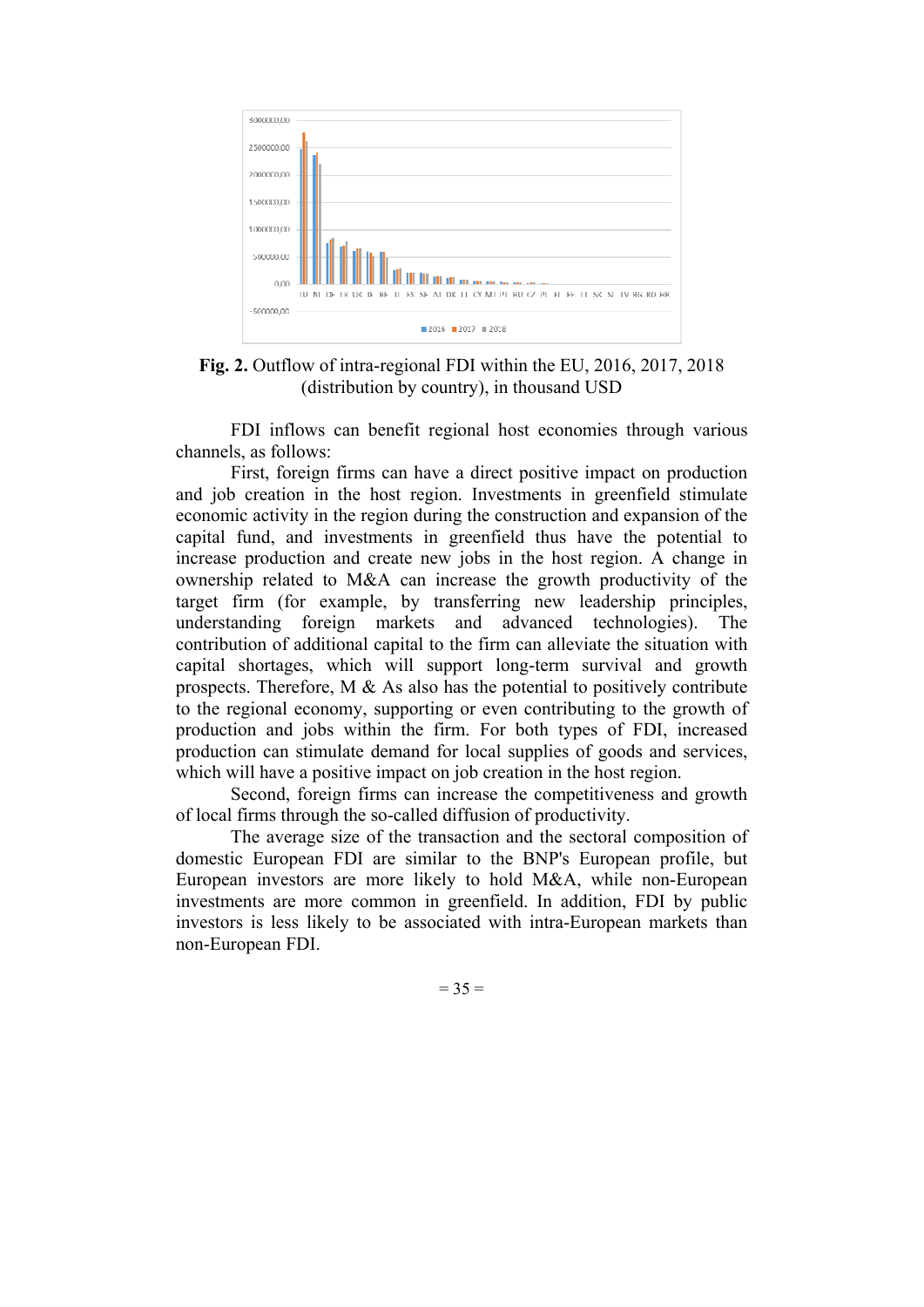A conducted study of the dynamics of FDI inflows to the EU and the Eurozone made it possible to identify five main stages over the past twenty years: the total number of projects and the cost of FDI experienced a sharp increase and peak in the pre-crisis years (the first stage); during the financial crisis of 2007-2009, direct investment in Europe by European and non-European investors slowed down and returned almost to the level of 2004 (second stage); in the following years, the level of FDI inflows to Europe stagnated (third stage), until the beginning of the recovery phase in 2013 and continued until 2015 (fourth stage); The period 2015-2018 is characterized by a sharp decline in FDI inflows to EU and Eurozone countries, even to negative values in 2018 (fifth stage) (Fig. 3). The identified trends in the dynamics of FDI inflows reflect the global economic dynamics and trends in BNP investment activity.



**Fig. 3.** Dynamics of FDI inflows to the EU and Eurozone countries, 2003- 2018, in USD

Both intra-European and non-European FDI show a peak in the number of FDI projects in the pre-crisis years, followed by a slowdown, a period of stagnation and a recovery period. However, intra-European FDI has played a smaller role in recent years, with intra-European FDI projects accounting for 57 per cent in the recovery phase compared to 63 per cent in the slowdown phase.

The total value of intra-European FDI exceeds the total value of non-European FDI in most years during 2003-2015. The increase in FDI inflows to Europe was mainly due to intra-European FDI, while non-European FDI was relatively more important for post-crisis Europe due to the faster recovery of non-European FDI. Since 2010, intra-European FDI has

 $= 36 =$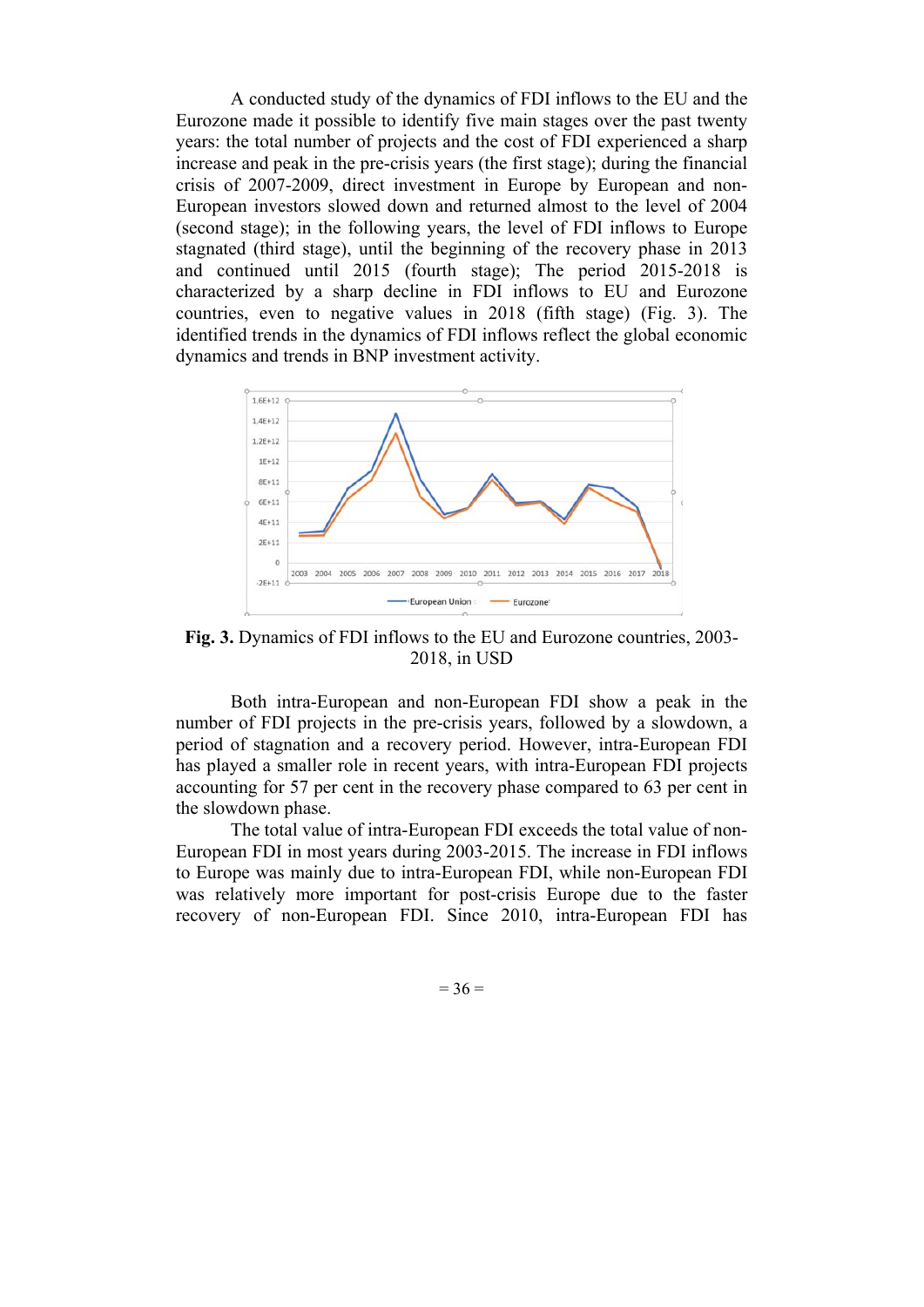accounted for about 50 percent of total FDI, up from 60 percent in 2003- 2009.

The outflow of FDI to other European as well as non-European countries can also benefit the firm's home region. Investing abroad can help European firms enter new markets, benefit from a large-scale economy, gain access to key factors of production and other ways to increase their efficiency.

Thus, non-European FDI brings new capital to Europe, supporting job creation and increasing the productivity of local firms in the host region. Similarly, intra-European FDI can benefit both the host region and the home region. Intra-European FDI has the potential to increase European productivity in both host and domestic regions.

Although FDI has the potential to boost economic growth in Europe, the net positive impact will not be taken for granted. Local firms that are in direct competition with foreign firms may lose market share and reduce their production capacity, which means that new jobs in a foreign firm to some extent reflect the replacement of jobs in local branches. If a foreign firm also uses domestic suppliers to a lesser extent than a local substitute firm, the net impact on job creation may even be negative. Diffusion of knowledge may also be limited, for example, if local firms are limited to terulation with a foreign firm or have a low absorption capacity. This report provides new insights into how these productivity spills materialize and how employment in local firms is affected by the presence of foreign firms.

FDI also has the potential to support convergence in different regions of Europe. In general, FDI generally supports convergence if it enters disadvantaged regions with low levels of economic activity or if the impact of FDI in these regions is greater than for other regions.

Thus, FDI has the potential to increase productivity, boost economic growth and support economic convergence in Europe:

• Non-European firms account for about 4.3 million jobs, which is five percent of total employment in these countries. In addition, non-European firms account for 11 percent of production and nine percent of value added;

• European firms account for about 19.2 million jobs, which is 13 percent of total employment in these countries. In addition, European firms account for 21% of production and 19 percent of value added in these countries.

In general, foreign firms (both non-European and European) account for three percent of the total number of firms, but 18 percent of total

 $= 37 =$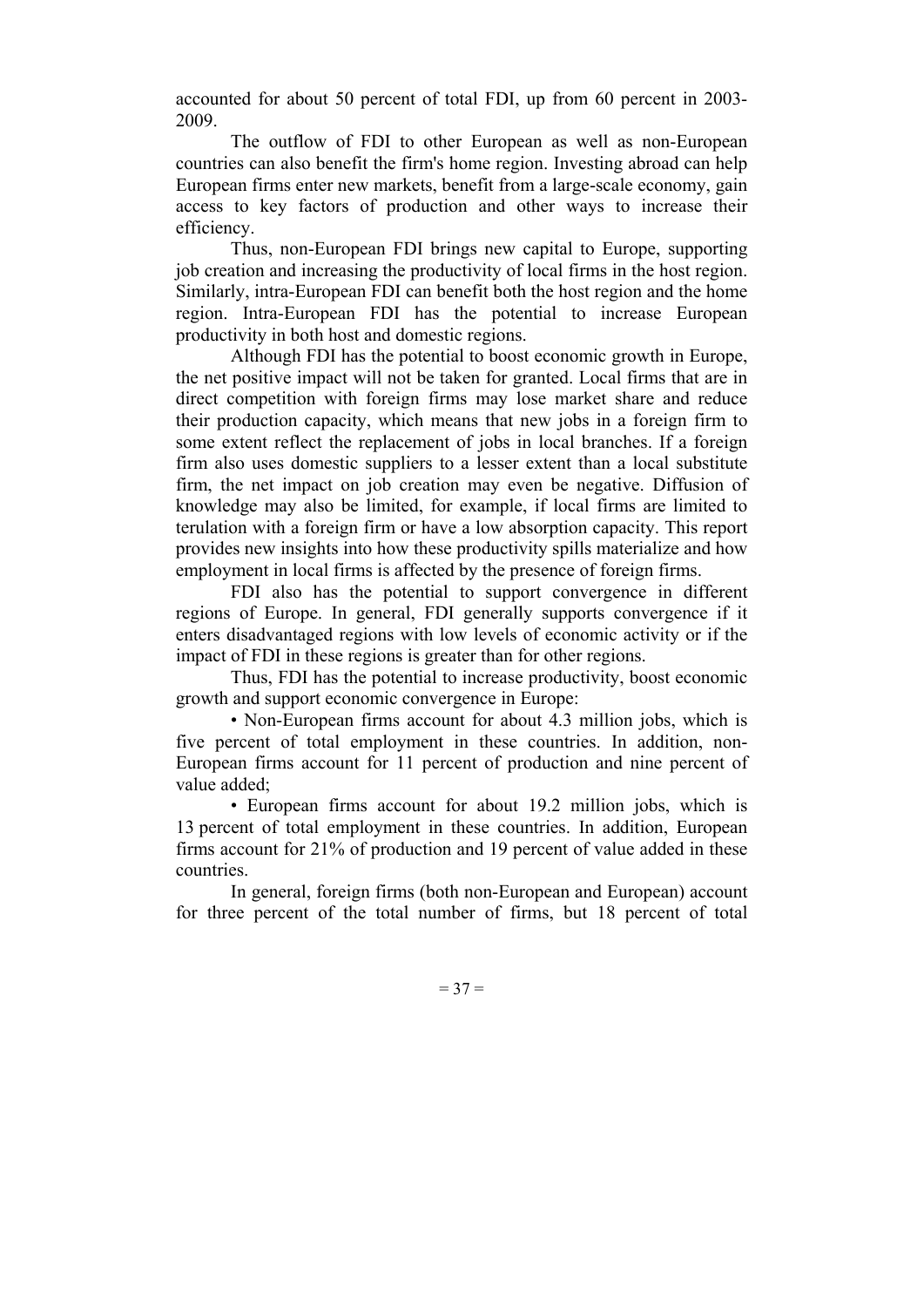employment, 32% of production, 28% of value added, and thus have a disproportionately large impact on European economy.

The potential for productivity diffusion arises because foreign firms consist of large amounts of technical, operational, and managerial knowledge that can spill over between local firms and improve their productivity and growth. Foreign firms may influence local firms in one industry differently than local firms in other industries. Foreign and local firms within the same industry often share the same pool of labor and customers, which means that they are more competitive, but the knowledge of foreign firms can also be transferred directly to local firms within the same pools.

Local firms benefit from diffusions arising from FDI in their own industry and region (intra-industry), as well as from FDI in other industries within their own regions (broader regional diffusions of productivity).

Previous research has also shown that productivity gains from non-European FDI tend to be higher than from intra-European FDI. There are a number of possible explanations for this. First, investment barriers may be higher for non-European FDI than for intra-European FDI, which means that non-European firms that have managed to enter the European market will be closer to the frontiers of knowledge and thus have greater potential for diffusion of knowledge. Second, knowledge can flow more smoothly between European countries than between European and non-European countries, which again suggests that the potential for learning from non-European firms will be greater. Third, the differences may be related to the underlying differences in investment patterns for European and non-European investors across different types of investments, origins and directions.

Figure 4 illustrates the spread of productivity from FDI in companies of different volumes The World in Europe, global FDI flows towards Europe Intra-European FDI Applied Research (2018) ..



**Fig. 4.** Expansion of productivity from FDI

 $= 38 =$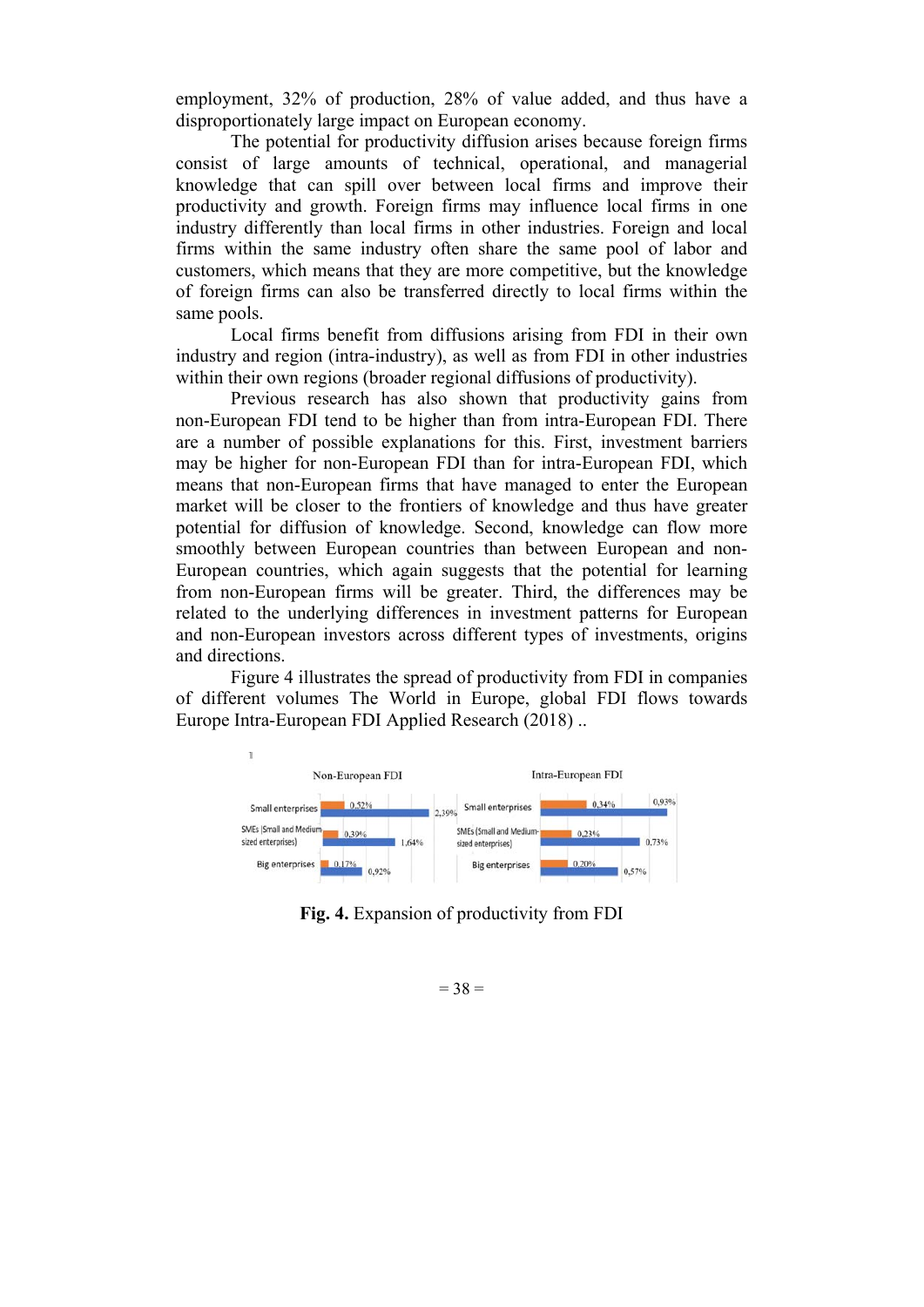There is a clear tendency for non-European FDI to flow to large and economically strong countries. The top five countries in terms of GDP (Germany, the United Kingdom, France, Italy and Spain) account for almost 60 percent of total extra-European FDI flows to Europe between 2003 and 2015 (51 percent of Greenfield and 61 percent of M&A). Luxembourg and Cyprus are also large recipients, mainly due to their competitive tax regimes. Given the size of economies (measured by GDP), the Netherlands and Ireland are the most successful countries in terms of FDI attraction.

The UK alone attracted 30 percent of the total value of non-European FDI to Europe (49 percent of which came from the United States). Brexit has certainly affected FDI flows to both the UK and other EU member states.

Old EU Member States (e.g. France, the Netherlands and Germany) and EFTA countries (e.g. Switzerland and Iceland) tend to be net investors, while new Member States (e.g. Hungary and Romania) and candidate countries (for example, Turkey) are net recipients of intra-European FDI. Some of the net investment can be explained by the outflow of production from high-paying countries to low-wage countries. Also, large external FDI flows from the Netherlands reflect extra-European FDI invested in other European countries through Dutch holding companies.

The direct impact of additional European FDI is smaller in rural, non-metropolitan and less developed regions (less profitable regions) than in other regions, and therefore the contribution to convergence from the direct impact of non-European FDI is likely to be limited. These regions receive fewer additional European FDI, and non-European affiliates located in these regions tend to have a smaller average number of employees than in more developed regions. However, extra-European FDI inflows into transition regions have a large direct impact on jobs and economic growth, fostering convergence between transition and more developed regions.

According to the empirical analysis, we see that non-European FDI is associated with positive productivity spills for local firms within one industry and region (intra-industrial diffusion of productivity) and within a particular region in a broader sense (wider regional diffusion of productivity) in urban, metropolitan areas and more developed regions (preferences of regions). These results suggest that productivity diffusion should not be expected to stimulate convergence across regions.

There is every reason to believe that intra-European FDI stimulates the convergence of different regions more than non-European FDI. First, intra-European FDI is more evenly distributed across regions than non-European FDI. While capitals, urban regions and more developed regions

 $= 39 =$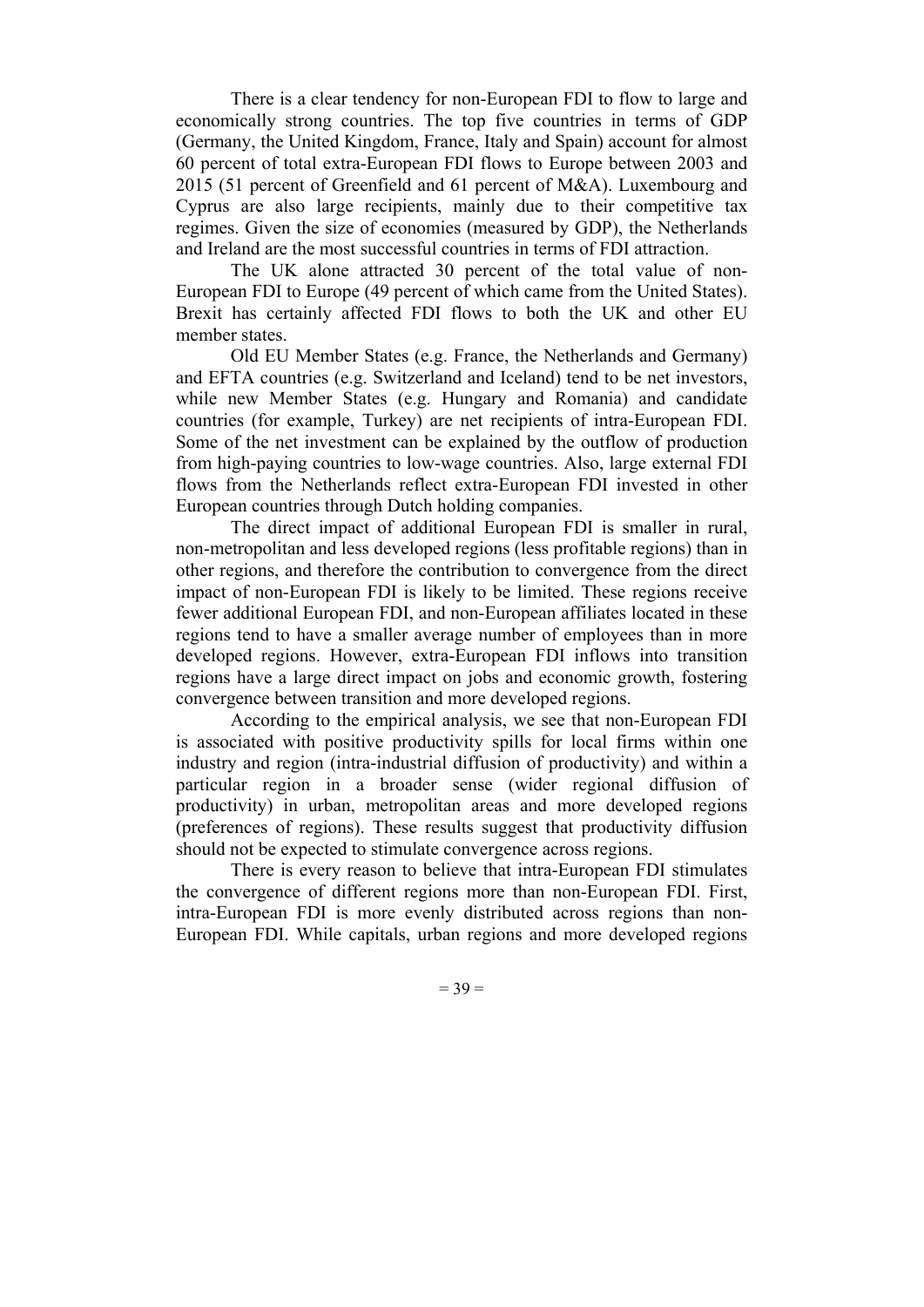still receive the majority of non-European FDI, less profitable regions receive a larger share of intra-European FDI. Secondly, rural, nonmetropolitan and less developed regions receive a larger share of intra-European greenfield. This type of FDI is more likely to create new jobs directly in the region than M&A (at least in the short term). Third, while less profitable regions receive the least investment both inside and outside Europe, European firms are more likely to support more jobs in less profitable regions than non-European firms. Finally, intra-European FDI is associated with increased productivity for local firms in all groups of regions, as well as in less developed regions, where there are no diffusions of productivity from non-European FDI.

**Results and discussion.** The study showed the presence of common factors that increase the attractiveness of European countries - the strength of regional industry clusters; availability of labor supply and a high share of the population with higher education; regional accessibility (physical and digital); high level of innovation; high concentration of FDI; market size; population density; introduced regimes of special economic zones in some countries of South-Eastern Europe.

Strong industry clusters, associated with a number of positive externalities that arise when such firms interact closely, make individual firms more productive. Specialized labor pools will be available in industries with strong industry clusters, and new ideas and innovations will be more easily disseminated to firms. Thus, the construction of strong clusters can launch a positive spiral, attracting foreign firms, which will further increase their strength.

The supply of labor and a high proportion of the population with higher education are also important drivers of FDI. These factors are important mainly for firms working abroad to provide a highly skilled workforce at a competitive price, as well as for firms in sectors with an interest in key expertise.

Regional accessibility (physical and digital) is also an indicator of the attractiveness of FDI, as it is highly correlated with the cost of transportation and ease of travel to and from the region. Good communication can also increase the size of the local market by improving market access (especially to more developed regions).

The high level of innovation also makes European regions more attractive to foreign investors, as the scope for acquiring new knowledge and hiring R&D workers will be larger. The impact is quite small, and we believe that further research into the importance of innovation as a driver of FDI for Europe may be useful.

 $= 40 =$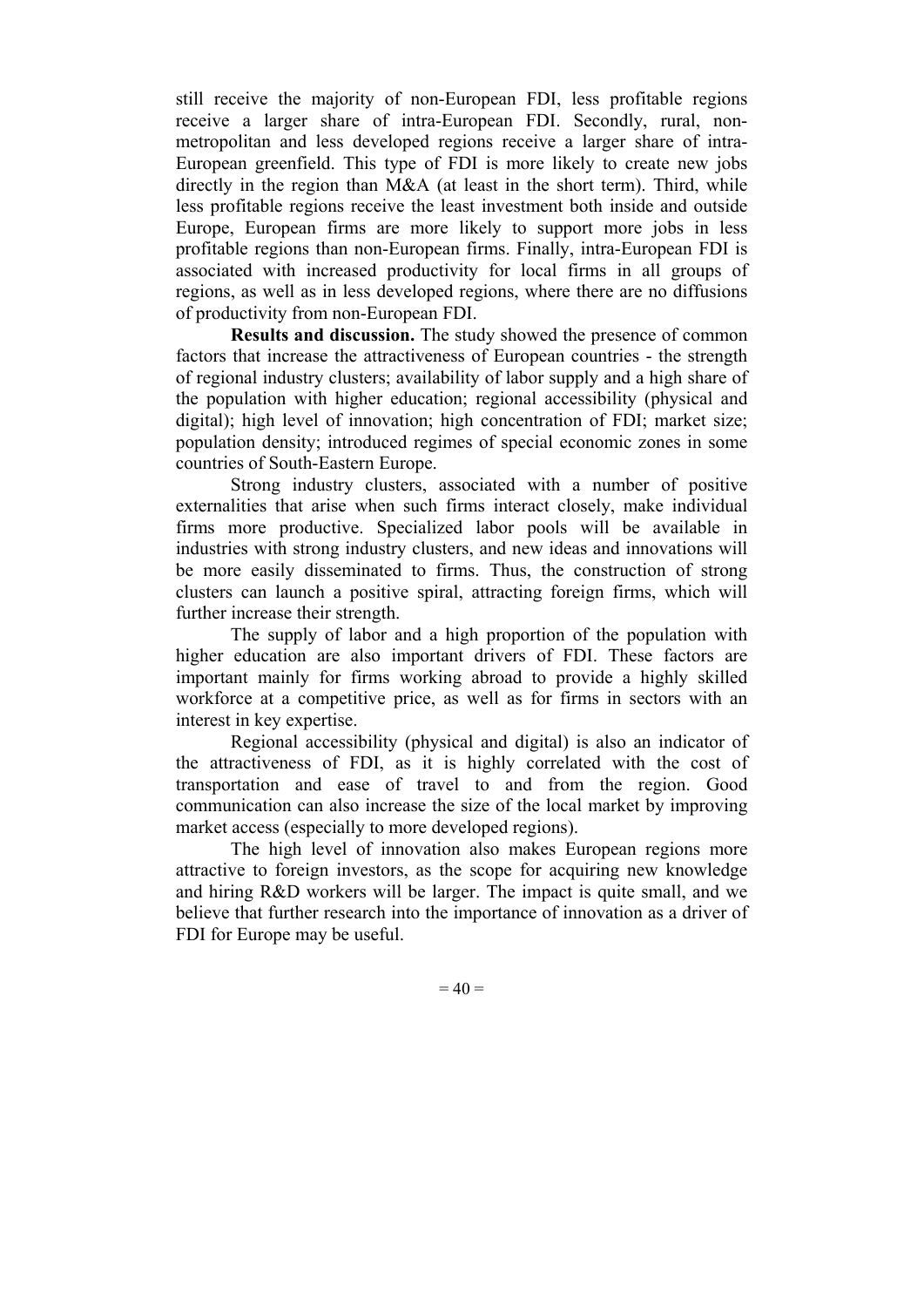High concentrations of FDI send a signal of low risk and high returns for other potential investors, and regions with a large stock of foreign firms will find it easier to brand themselves internationally and attract even more FDI. Thus, a higher concentration of FDI can also cause a positive spiral of constant FDI inflows.

The regional size of the market attracts foreign investors who are abroad to sell their products locally. In such cases, the relevant market is not limited to the regional market, but also to adjacent markets in other regions and some neighboring countries. A region with a small market size but with good accessibility to other markets can thus still be an attractive place to invest.

Population density in regions also attracts foreign investors looking for new business opportunities abroad, as a dense regional market means that firms can reach a large number of potential customers over a limited geographical distance.

Border regions, on average, are disadvantaged, as barriers to doing business across borders can limit the size of the local market and increase the cost of doing business across borders.

Regions with a high dominance of existing firms are less likely to attract foreign firms, as the local market will be perceived as a less attractive and riskier competitive environment.

Thus, one of the specific characteristics of international economic relations in the European Union is the interaction of global internationalization of economic life and regional economic integration - has become particularly clear. The institutional transformations taking place in the EU have changed the investment climate and put the BNC in need of adapting cross-border operations to the new conditions for FDI placement. The international corporate integration conducted by the BNC is important for strengthening the convergence of national economies in the EU.

#### **REFERENCES**

1. Anabel González U.S.-EU Trade and Economic Issues / Congressional Research Service. 2019. P. 2.

2. Global foreign direct investment slides for third consecutive year. Available from: https://unctad.org/news/global-foreign-direct-investmentslides-third-consecutive-year

3. Malskyi M. Z., Bilenko Yu. I. Investytsiina polityka v Yevropeiskomu Soiuzi ta perspektyvy dlia Ukrainy. Naukovyi visnyk Dyplomatychnoi akademii Ukrainy. 2016. №. 23 (3). 114-121 p

 $= 41 =$